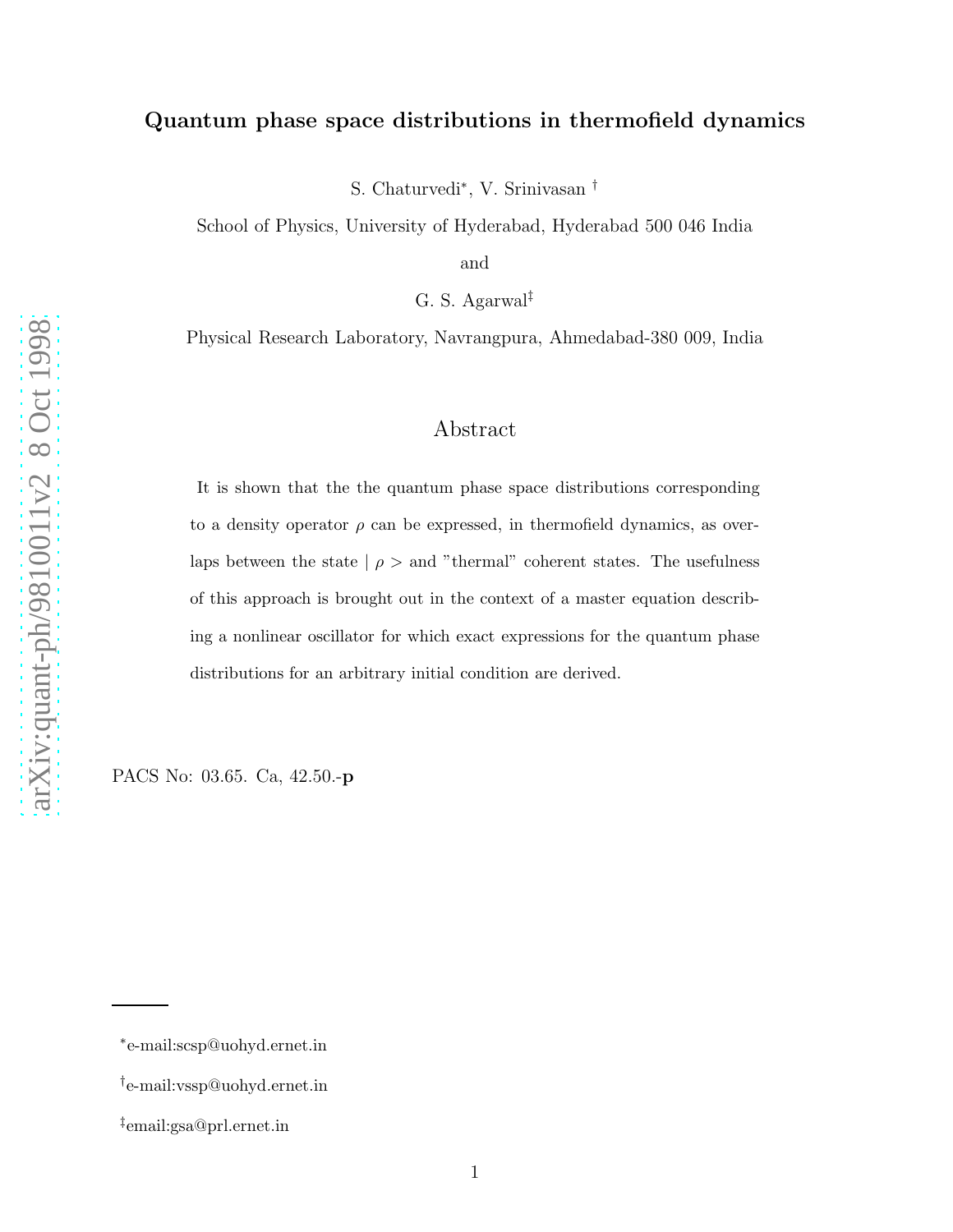### I. INTRODUCTION

In quantum mechanics, the state of a system is represented by a density operator on a Hilbert space. The state can be pure or mixed. To each density operator one can associate several quantum phase space distributions which provide a quantum analogue of the classical phase space distribution. Prominent among these are the Wigner function<sup>1</sup>, the  $Q$ -function<sup>2</sup> and the  $P$ -function<sup>3</sup> distribution each with its own special features. These three quantum phase space distributions belong to a one parameter family of quantum phase space distributions introduced and investigated by Cahill and Glauber<sup>4</sup> and by Agarwal and Wolf<sup>5,6</sup>. Over the years, quantum phase space distributions have not only proved to be useful computational tools by enabling one to transcribe operator equations into c-number language, but have also led to new concepts such as non clasical states of radiation. Recent developments in quantum state reconstruction<sup>7</sup>, have made it possible to measure some of the quantum phase space distributions directly<sup>8</sup>. They are no longer auxiliary concepts useful only for computational purposes but have acquired a meaning in their own right. Several schemes for direct measurements of quantum phase space distributions<sup>9</sup> or the positivized versions thereof<sup>10</sup> as well as those in the context of atoms<sup>11</sup> have been proposed and are likely to be experimentally realized in the years to come.

In this work, we examine the structure of the quantum phase space distributions from the point of view of thermofield dynamics<sup>12,13</sup>. In the conventional formulation of quantum mechanics, pure states and mixed states are treated on an unequal footing. The formalism of thermofield dynamics overcomes this drawback by doubling the Hilbert space. In this formalism, density operators describing pure or mixed states are represented by a state vector in the doubled Hilbert space. The dynamical equations in both cases also acquire the structure of a Schrödinger equation even when dissipation is taken into account. The usefulness of this formalism for practical purposes can be seen from the exact algebraic solution<sup>14</sup> of a class of master equations<sup>15</sup> describing coupled dissipative nonlinear oscillators. It is shown here that, in the framework of thermofield dynamics, quantum phase space distributions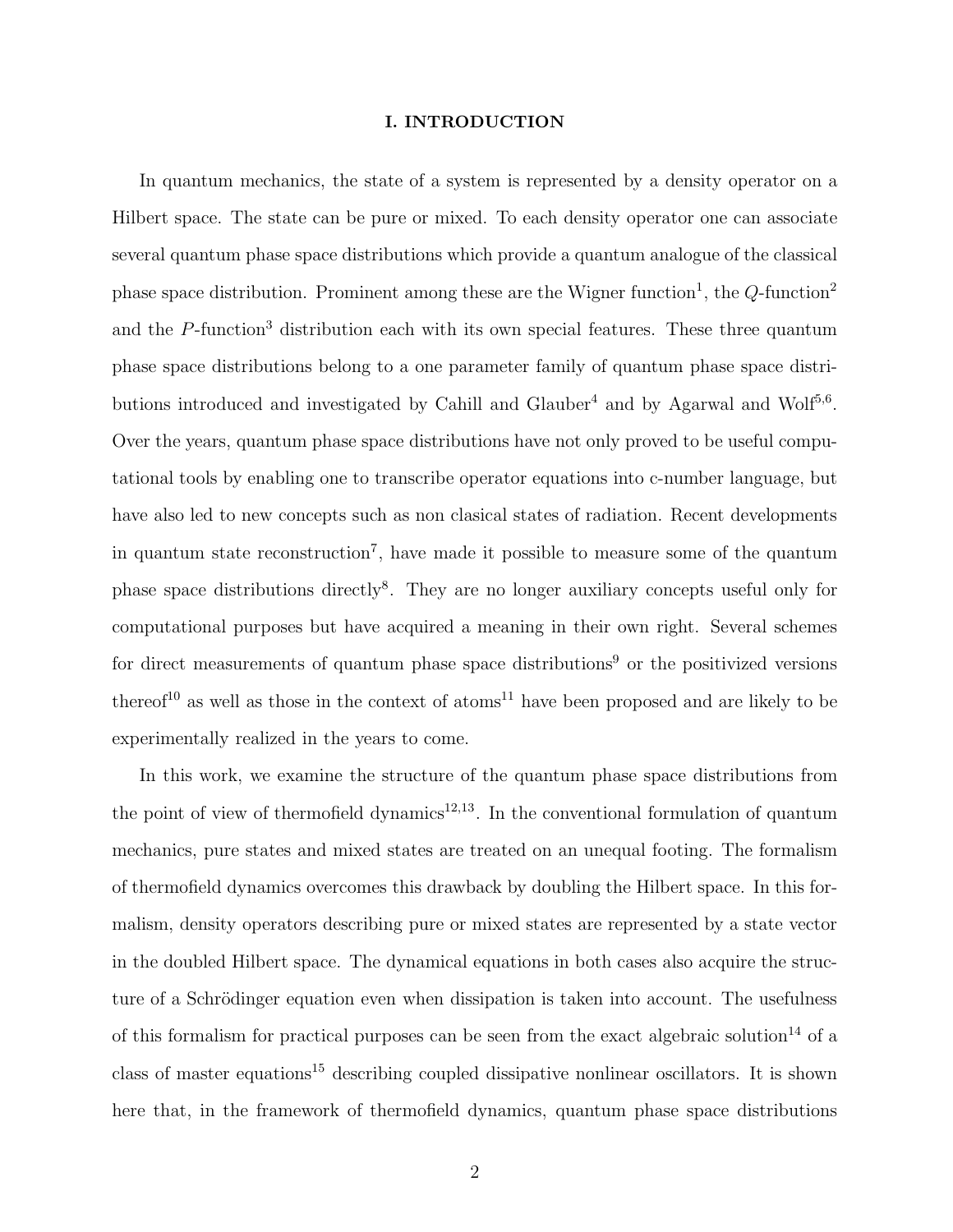can be expressed as overlap between the state corresponding to the density operator and "thermal" coherent states. To put it differently, quantum phase space distributions appear as coefficients of expansion whem the state vector corresponding to a given density operator is expanded in terms of "thermal" coherent states. That this aesthetically satisfying picture is also useful is demonstrated by giving an exact and straightforward algebraic treatment for the evolution of the quantum phase space distributions for the case of the master equation describing a dissipative nonlinear oscillator.

A brief summary of this work is as follows. In sec. II we briefly review the definition and properties of quantum phase space distributions. In sec.III we outline the formalism of thermofield dynamics and show how the statements in sec I translate into the thermofield dynamics notation. Some illustrative examples of computation of quantum phase space distributions are presented in sec. IV. Finally, in sec. V we apply the machinery developed in the preceding sections to obtain a complete picture of the time evolution of the phase space distributions corresponding to the density operators which evolve according to some standard master equations.

### II. QUANTUM PHASE SPACE DISTRIBUTIONS

In a series of papers Agarwal and Wolf have developed a general formulation of quantum phase space distributions. Crucial to their formulation is the notion of a  $\Delta$ -operator. Here we shall confine ourselves to class of ∆-operators relevant for the present work. Consider the family of operators

$$
\Delta^{(a)}(\alpha, \alpha^*) = \frac{1}{\pi} \int d^2 \beta D(\beta) e^{(a - \frac{1}{2})|\beta|^2 - (\beta \alpha^* - \beta^* \alpha)} \quad ; \quad a \le 1 \quad , \tag{1}
$$

where  $D(\alpha) = \exp(\alpha a^{\dagger} - \alpha^* a)$ . These operators are hermitian

$$
\Delta^{(a)\dagger}(\alpha, \alpha^*) = \Delta^{(a)}(\alpha, \alpha^*) \quad , \tag{2}
$$

and have the following properties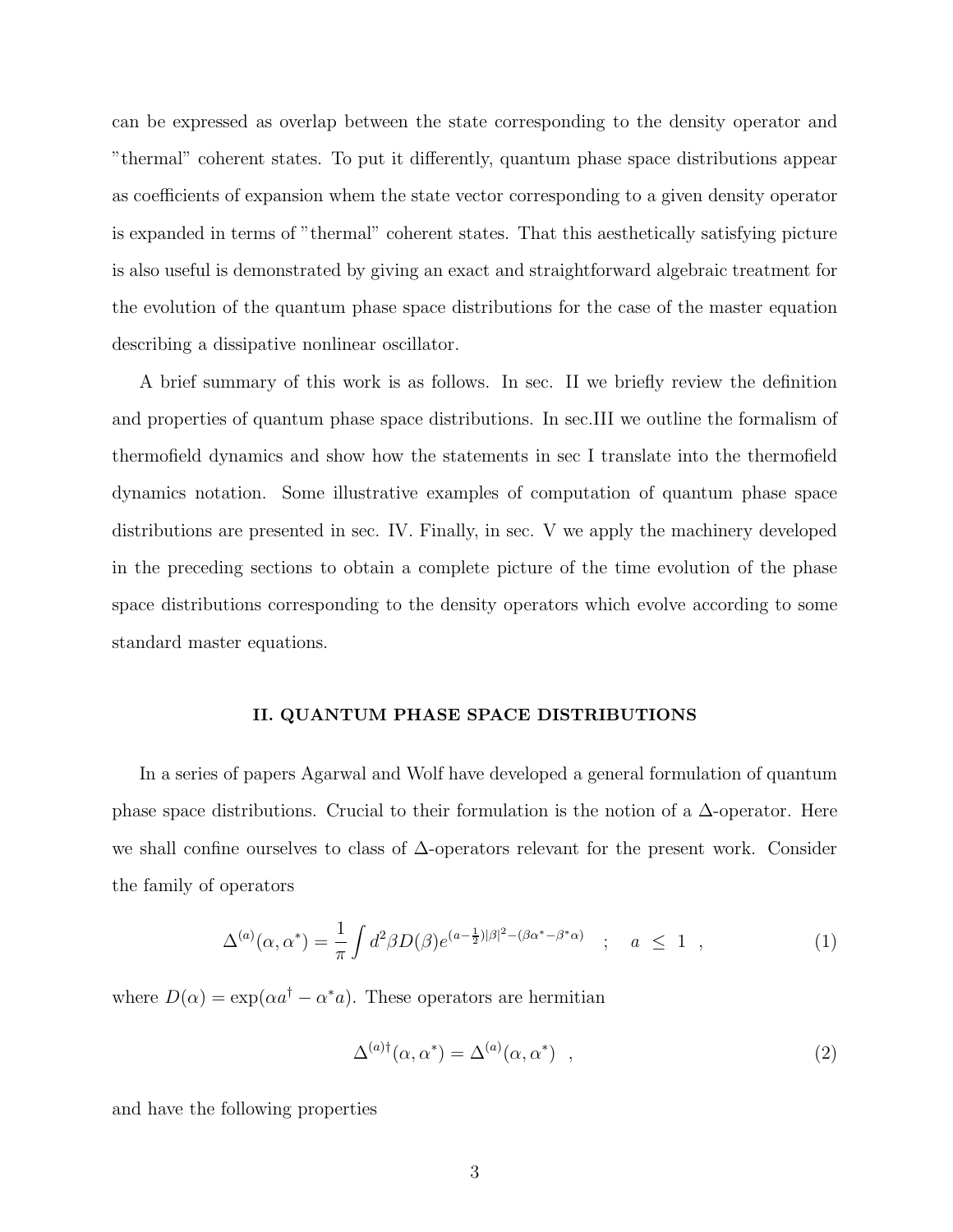$$
Tr[\Delta^{(a)}(\alpha, \alpha^*)] = \pi \delta^2(\alpha) \quad , \tag{3}
$$

$$
Tr[\Delta^{(a)}(\alpha, \alpha^*)\Delta^{(1-a)}(\beta, \beta^*)] = \pi \delta^2(\alpha - \beta) , \qquad (4)
$$

which follow from the fact that  $Tr[D^{\dagger}(\alpha)D(\beta) = \pi \delta^2(\alpha - \beta)$ . With the help of these operators one can associate with a density operator  $\rho$  a class of quantum phase space distributions as follows

$$
\Phi_{\rho}^{(a)}(\alpha, \alpha^*) = \frac{1}{\pi} Tr[\rho \Delta^{(a)}(\alpha, \alpha^*)] \quad . \tag{5}
$$

Conversely,  $\rho$  can be expressed in terms of these in the following manner

$$
\rho = \int d^2 \alpha \Phi_{\rho}^{(a)}(\alpha, \alpha^*) \Delta^{(1-a)}(\alpha, \alpha^*) \quad . \tag{6}
$$

For  $a = 1, 1/2, 0, \Phi_{\rho}^{(a)}(\alpha, \alpha^*)$  respectively correspond to the P-function  $P(\alpha, \alpha^*)$ , the Wigner function  $W(\alpha, \alpha^*)$  and the Q-function  $Q(\alpha, \alpha^*)$ . The family of quantum phase space distributions defined in this way are related to each other as follows

$$
\Phi_{\rho}^{(a-b)}(\alpha, \alpha^*) = \frac{1}{\pi b} \int d^2 \beta \Phi_{\rho}^{(a)}(\beta, \beta^*) \exp\left[-\frac{|\alpha - \beta|^2}{b}\right] ; b \le a \quad , \tag{7}
$$

$$
\Phi_{\rho}^{(a)}(\alpha, \alpha^*) = \exp\left[ -(a-b)\frac{\partial^2}{\partial \alpha \partial \alpha^*} \right] \Phi_{\rho}^{(b)}(\alpha, \alpha^*) \quad . \tag{8}
$$

It may be noted that the class of ∆-operators may also be expressed in the following manner

$$
\Delta^{(a)}(\alpha, \alpha^*) = D(\alpha)\rho_0^{(a)}D^{\dagger}(\alpha) \quad , \tag{9}
$$

where

$$
\rho_0^{(a)} = \frac{1}{\pi} \int d^2 \beta D(\beta) e^{(a - \frac{1}{2})|\beta|^2} . \tag{10}
$$

The operator  $\rho_0$  can be expressed in a more familiar form as

$$
\rho_0^{(a)} = (1 - e^{-\theta})e^{-\theta a^{\dagger} a} \quad ; \quad e^{-\theta} = -\frac{a}{1 - a} \quad , \tag{11}
$$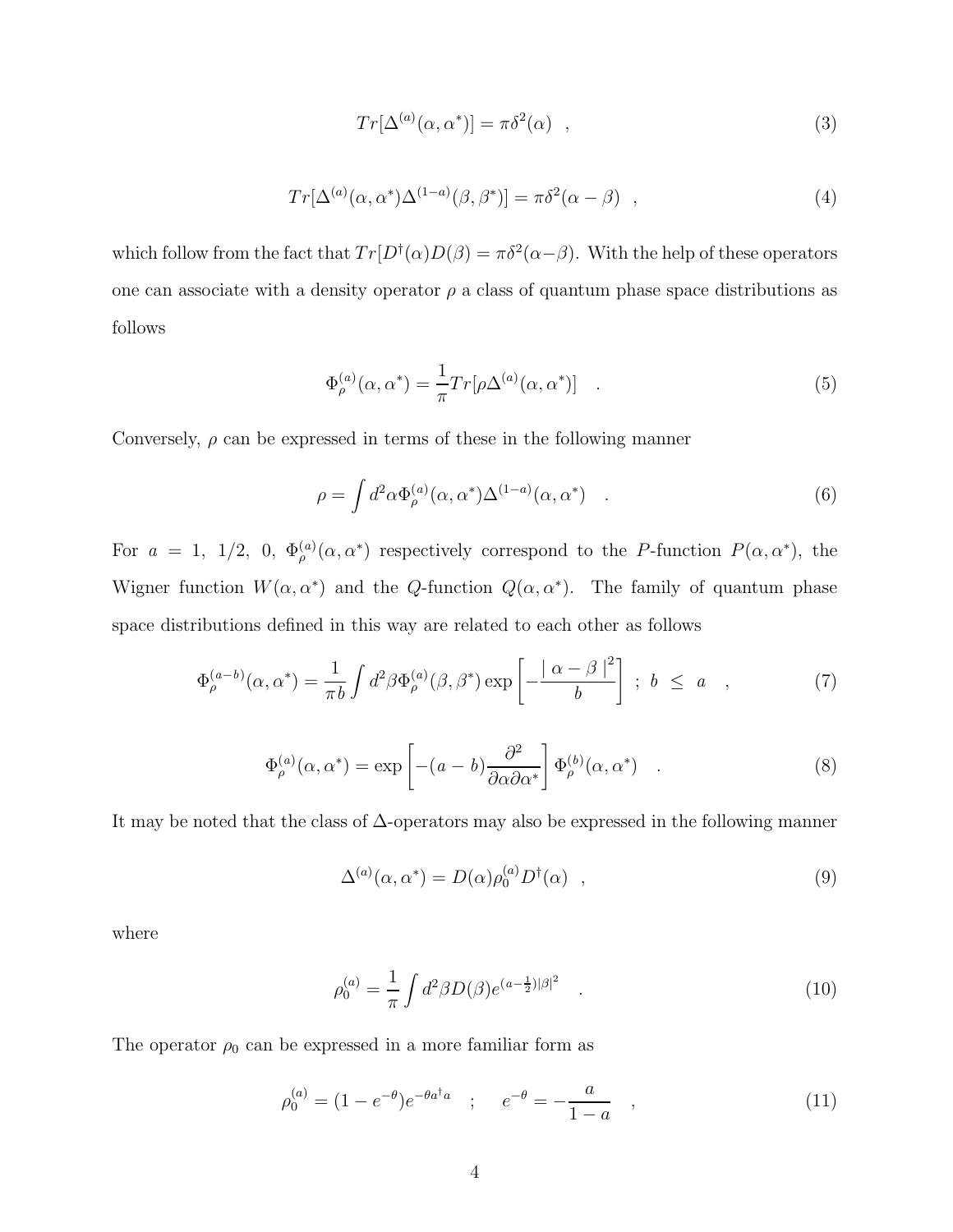and is easily seen to have the structure of a "thermal" vacuum. It correspnds to a genuine thermal vacuum only for  $a \leq 0$ . The family of quantum phase space distributions can therefore be compactly defined as follows

$$
\Phi_{\rho}^{(a)}(\alpha, \alpha^*) = \frac{1}{\pi} Tr[\rho D(\alpha) \rho_0^{(a)} D^{\dagger}(\alpha)] \quad . \tag{12}
$$

This observation will be crucial to later developments. It may be remarked here that, expressed in this way, the quantum phase space distributions corresponding to a density operator  $\rho$  are identifiable as the generating function of the number distribution of the density operator  $D^{\dagger}(\alpha)\rho D(\alpha)$ .

$$
\Phi_{\rho}^{(a)}(\alpha, \alpha^*) = \frac{1 - \lambda}{\pi} \sum_{n} \lambda^n < n \mid D^{\dagger}(\alpha) \rho D(\alpha) \mid n > \quad ; \quad \lambda = -a/(1 - a) \quad . \tag{13}
$$

That the family of quantum phase space distributions  $\Phi_{\rho}^{(a)}(\alpha, \alpha^*)$  can be expressed as in  $(13)$ , was, to our knowledge, first noticed by Moya-Cessa and Knight<sup>16</sup>.

### III. THERMOFIELD DYNAMICS

In TFD one associates, with a density operator  $\rho$  acting on a Hilbert space  $\mathcal{H}, a$  state vector  $| \rho^{\alpha} > 1/2 \leq \alpha \leq 1$  in the extended Hilbert space  $\mathcal{H} \otimes \mathcal{H}^*$  so that averages of operators with respect to  $\rho$  acquire the appearance of a scalar product.

$$
\langle A \rangle = Tr A \rho = \langle \rho^{1-\alpha} | A | \rho^{\alpha} \rangle \tag{14}
$$

The state  $| \rho^{\alpha} >$  is given by

$$
|\rho^{\alpha} \rangle = \hat{\rho}^{\alpha} | I \rangle , \qquad (15)
$$

where

$$
\hat{\rho}^{\alpha} = \rho^{\alpha} \otimes I \quad , \tag{16}
$$

and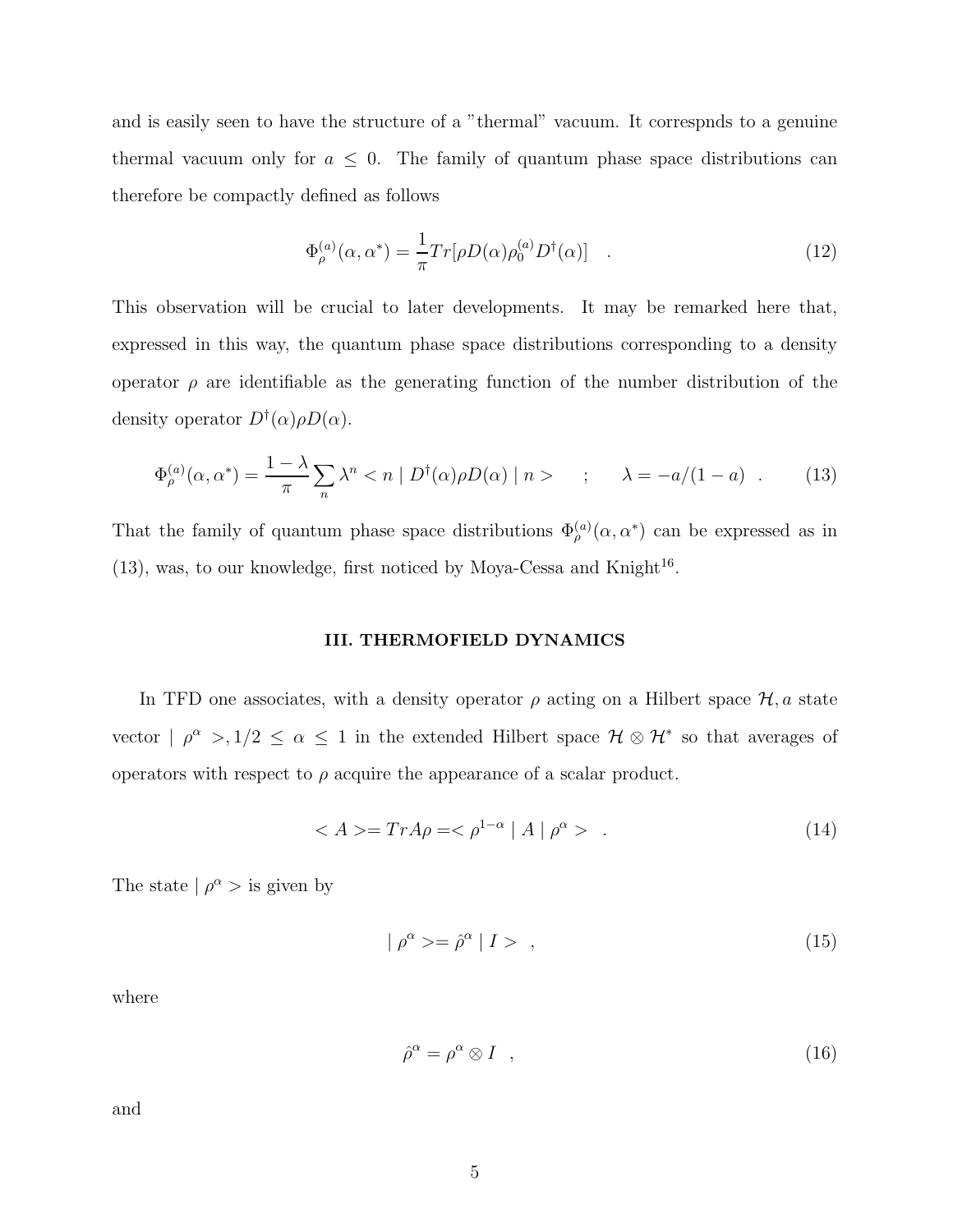$$
| I \rangle = \sum | N \rangle \otimes | N \rangle \equiv \sum | N, N \rangle , \qquad (17)
$$

where  $| N \rangle$  constitute any complete orthonormal set in H. The state  $| I \rangle$  is simply the counterpart of the resolution of the identity

$$
|I\rangle = \sum |N\rangle < N| \tag{18}
$$

in terms of a complete orthonormal set  $|N\rangle$  in  $\mathcal{H}$ . In particular, if

$$
\rho \mid N \rangle = p_N \mid N \rangle \tag{19}
$$

$$
|\rho^{\alpha}\rangle = \sum_{N} p_N^{\alpha} |N, N\rangle \qquad . \tag{20}
$$

(It may be noted that for any density operator the states  $| \rho^{\alpha} >, 1/2 \leq \alpha \leq 1$  have a finite norm in the extended Hilbert space. This is not necessarily so with the states  $| \rho^{1-\alpha} > 1/2 \le \alpha \le 1$ , which include the state  $| I > 1$ . These states are to be regarded as formal but extremely useful constructs)

In this work we shall set  $\alpha = 1$ . This representation of the density operator as a state vector in the extended Hilbert space is the only useful one for discussing dissipative dynamics which will be of interest to us later. In this representation, for any hermitian operator  $A$ , one has

$$
\langle A \rangle = Tr(A\rho) = \langle A \mid \rho \rangle \tag{21}
$$

Further, for  $| N \rangle$ , we choose the number state  $| n \rangle$  and introduce creation and annihilation operators  $a^{\dagger}, \tilde{a}^{\dagger}, a$ , and  $\tilde{a}$  as follows

$$
a | n, m \rangle = \sqrt{n} | n - 1, m \rangle
$$
,  $\tilde{a} | n, m \rangle = \sqrt{m} | n, m - 1 \rangle,$  (22)

$$
a^{\dagger} | n, m \rangle = \sqrt{n+1} | n+1, m \rangle , \quad \tilde{a}^{\dagger} | n, m \rangle = \sqrt{m+1} | n, m+1 \rangle . \tag{23}
$$

The operators a and  $a^{\dagger}$  commute with  $\tilde{a}$  and  $\tilde{a}^{\dagger}$ . It is easily seen that the operators  $\tilde{a}$  and  $\tilde{a}^{\dagger}$  respectively simulate the action of  $a^{\dagger}$  and  $a$  on  $|n\rangle \langle m|$  from the right. From the expression for  $| I \rangle$  in terms of the number states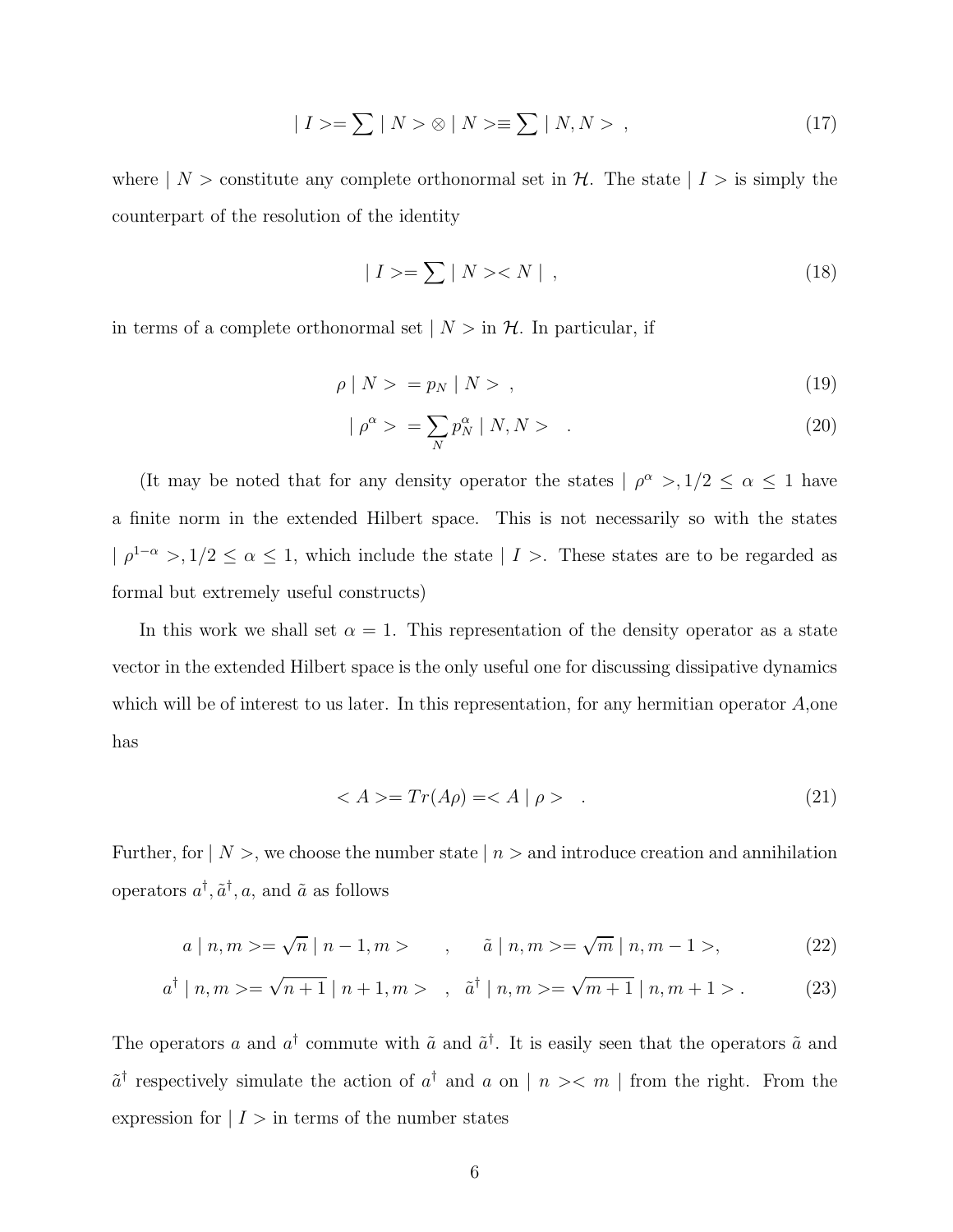$$
| I \rangle = \sum_{n} | n, n \rangle , \qquad (24)
$$

it follows that

$$
a | I \rangle = \tilde{a}^{\dagger} | I \rangle \quad ; a^{\dagger} | I \rangle = \tilde{a} | I \rangle \quad , \tag{25}
$$

and hence for any operator

$$
A(a^{\dagger}, a) = \sum_{p,q} \alpha_{p,q} a^{\dagger p} a^q \quad , \tag{26}
$$

one has

$$
A \mid I \rangle = \tilde{A}^{\dagger} \mid I \rangle \quad , \tag{27}
$$

where  $\tilde{A}$  is obtained from A by making the replacements (tilde conjugation rules)  $a \rightarrow$  $\tilde{a}, a^{\dagger} \rightarrow \tilde{a}^{\dagger}, \alpha \rightarrow \alpha^*$ .

With the help of the formal constructs introduced above, it becomes possible to represent any density operator  $\rho$  as a state vector in the extended Hilbert space. Thus, for instance, the density operator for a coherent state  $\rho$  =<br>|  $\alpha$  ><  $\alpha$  | can be represented as |  $\rho$  >=  $D(\alpha)\tilde{D}(\alpha^*)$  | 0, 0 >. Similarly for the density operator corresponding to a thermal state one has

$$
\rho = (1 - e^{-\beta})e^{-\beta a^{\dagger} a} \quad \to \quad |\rho \rangle = (1 - f)e^{fK_+} |0, 0 \rangle \quad , \tag{28}
$$

where  $f = e^{-\beta}$  and  $K_{+} = a^{\dagger} \tilde{a}^{\dagger}$ . The operator  $K_{+}$  together with  $K_{-} = a\tilde{a}$  and  $K_{3} =$  $(a^{\dagger}a + \tilde{a}^{\dagger}\tilde{a} + 1)/2$  satisfies the algebra of  $su(1,1)$ .

$$
[K_-, K_+] = 2K_3 \ ; \ [K_3, K_\pm] = \pm K_\pm \ , \tag{29}
$$

with  $K_o = (a^{\dagger}a - \tilde{a}^{\dagger}\tilde{a})$  as the Casimir operator. Use of the disentangling theorem for  $su(1, 1)^{14}$ 

$$
\exp(\gamma_{+}K_{+} + \gamma_{3}K_{3} + \gamma_{-}K_{-}) = \exp(\Gamma_{+}K_{+})\exp((2\log\sqrt{\Gamma_{3}})K_{3})\exp(\Gamma_{-}K_{-}) , \qquad (30)
$$

where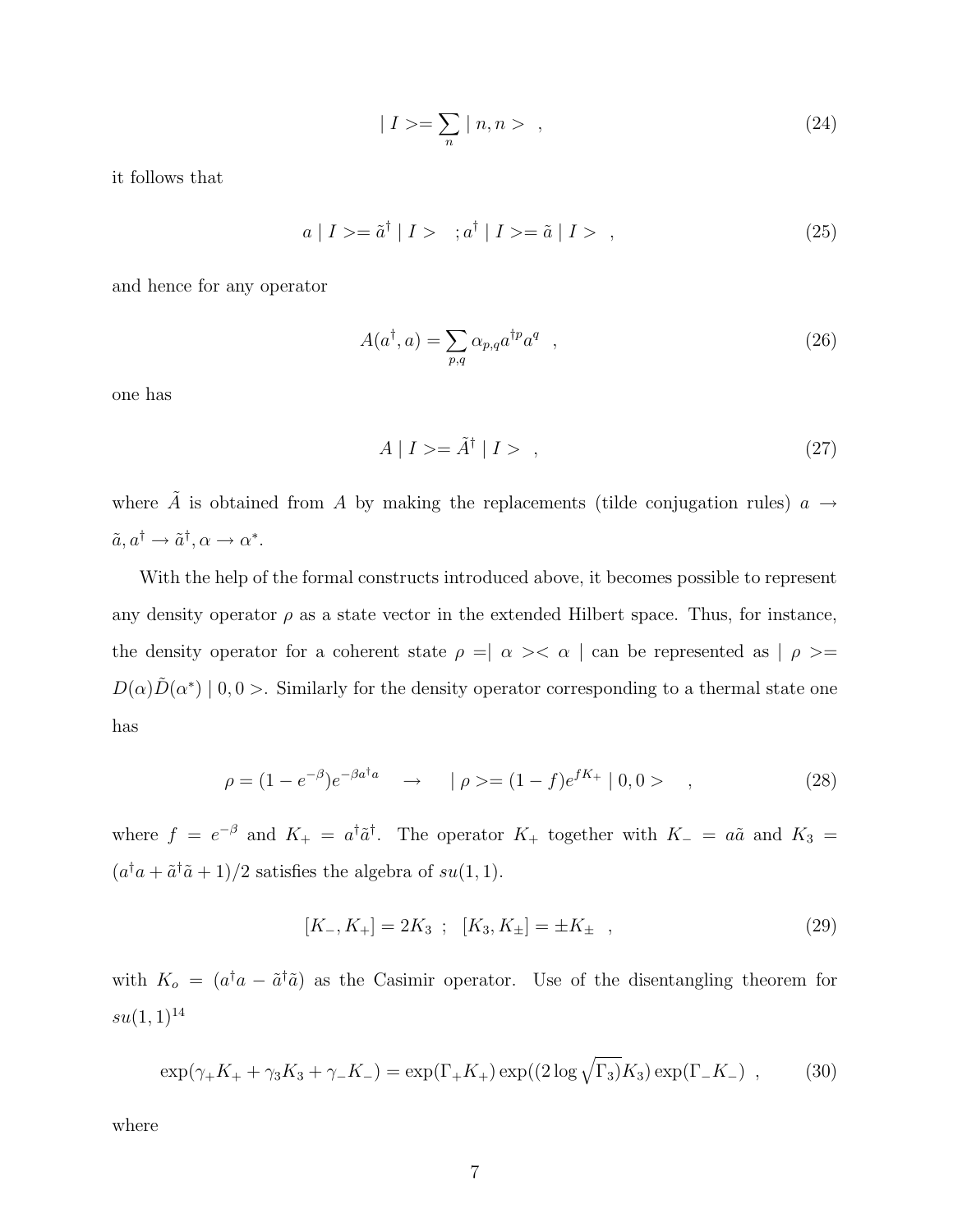$$
\Gamma_{\pm} = \frac{2\gamma_{\pm}\sinh\phi}{2\phi\cosh\phi - \gamma_3\sinh\phi} \ , \ \sqrt{\Gamma_3} = \left(\frac{2\phi}{2\phi\cosh\phi - \gamma_3\sinh\phi}\right) \ , \tag{31}
$$

with

$$
\phi^2 = (\gamma_3^2/4) - \gamma_+ \gamma_- \quad , \tag{32}
$$

enable us to write the state  $| \rho > \text{in} (28)$  as

$$
|\rho\rangle = e^{\bar{n}(K_{+}+K_{-}-2K_{3}}|0,0\rangle \qquad .
$$
\n(33)

Turning to dynamics, consider, for example, the master equation for a nonlinear oscillator

$$
\frac{\partial}{\partial t}\rho = -i[H,\rho] + \frac{1}{2}\gamma(\bar{n}+1)(2a\rho a^{\dagger} - a^{\dagger}a\rho - \rho a^{\dagger}a) + \frac{1}{2}\gamma\bar{n}(2a^{\dagger}\rho a - aa^{\dagger}\rho - \rho aa^{\dagger}), \quad (34)
$$

where  $H = \omega a^{\dagger} a + \chi (a^{\dagger} a)^2$ . This master equation has been studied by a number of authors<sup>15</sup> in the context of nonlinear propagation in a Kerr medium. Applying  $| I \rangle$  on (34) from the right and using (25) this master equation for  $\rho$  goes over to a Schrödinger like equation for the state  $| \rho >$ 

$$
\frac{\partial}{\partial t} \mid \rho \rangle = -i\hat{H} \mid \rho \rangle \quad , \tag{35}
$$

where

$$
-i\hat{H} = -i\omega(a^{\dagger}a - \tilde{a}^{\dagger}\tilde{a}) - i\chi[(a^{\dagger}a)^{2} - (\tilde{a}^{\dagger}\tilde{a})^{2}] + \frac{1}{2}\gamma(\bar{n}+1)(2a\tilde{a} - a^{\dagger}a - \tilde{a}^{\dagger}\tilde{a})
$$

$$
+ \frac{1}{2}\gamma\bar{n}(2a^{\dagger}\tilde{a}^{\dagger} - aa^{\dagger} - \tilde{a}\tilde{a}^{\dagger}). \tag{36}
$$

In terms of the operators  $K_+, K_-, K_3$  and  $K_0$ , the operator  $-i\hat{H}$  can be written as

$$
-i\hat{H} = -i(\omega - \chi)K_o + \gamma(\bar{n} + 1)K_- + \gamma\bar{n}K_+ - (\gamma(2\bar{n} + 1) + 2i\chi K_o)K_3 + \frac{1}{2}\gamma \quad , \tag{37}
$$

and hence the solution of (35) as

$$
|\rho(t)\rangle = \exp(\gamma_0 K_0 + \frac{1}{2}\gamma t) \exp(\gamma_+ K_+ + \gamma_3 K_3 + \gamma_- K_-) |\rho(0)\rangle , \qquad (38)
$$

where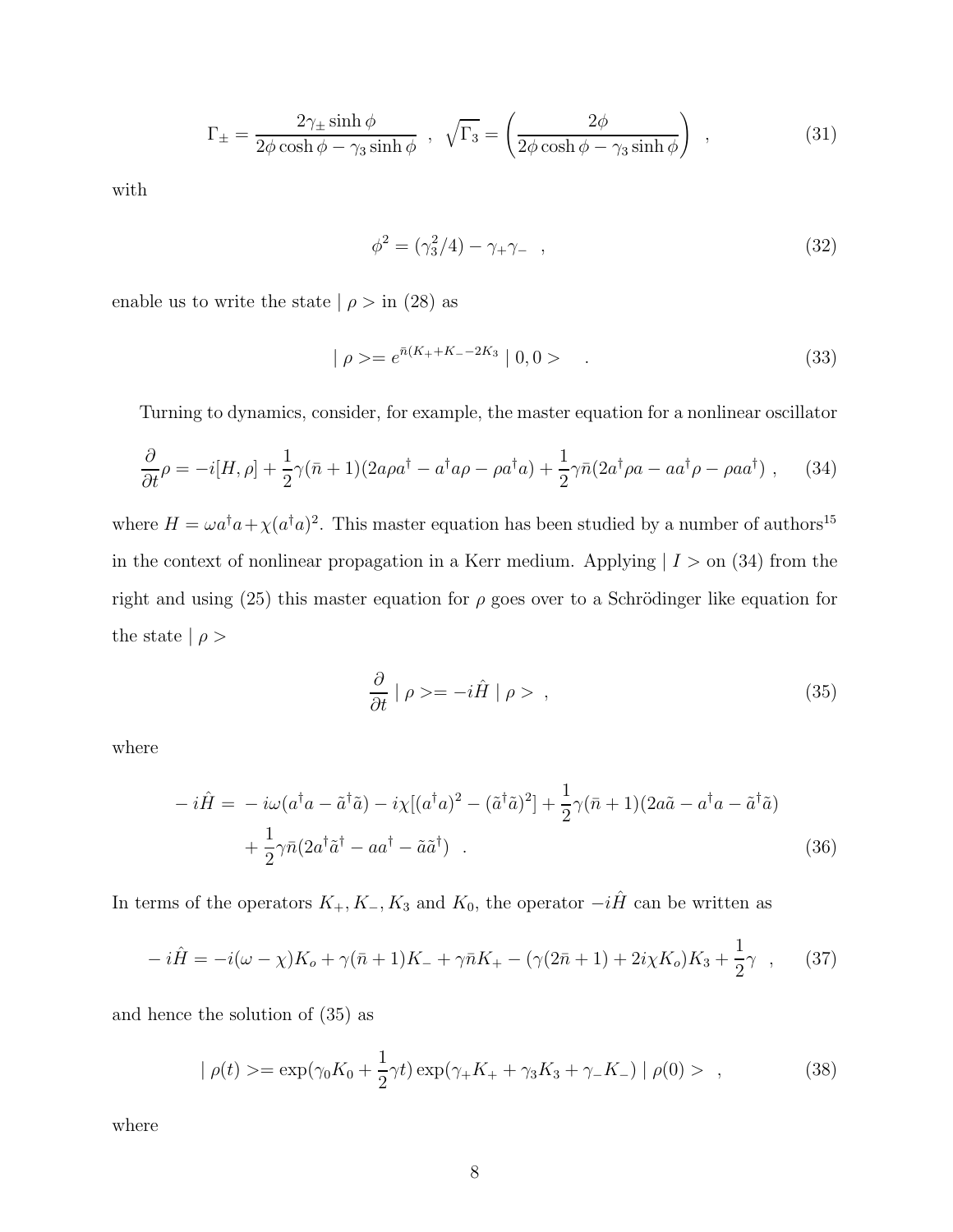$$
\gamma_{+} = \gamma \bar{n}t \; ; \; \gamma_{-} = \gamma(\bar{n} + 1)t \; ; \; \gamma_{3} = -(\gamma(2\bar{n} + 1) + 2i\chi K_{o})t \; ; \; \gamma_{o} = -i(\omega - \chi)t \; . \tag{39}
$$

Using the disentangling theorem (30), (38) can be written as

$$
|\rho(t) \rangle = \exp(\gamma_0 K_0 + \frac{1}{2}\gamma t) \exp(\Gamma_+ K_+) \exp((2 \log \sqrt{\Gamma_3}) K_3) \exp(\Gamma_- K_-) |\rho(0) \rangle , \quad (40)
$$

The fact that  $K_+, K_-$  and  $K_3$  have simple actions on  $| n, m \rangle$  enable one to solve (35) and hence (34) purely algebraically. Detailed expressions for  $\rho_{m,n}(t)$  and the Q-function for an arbitrary initial condition may be found in ref.14.

In the context of the interaction of a single field mode with a nonthermal and phase insensitive environment, Agarwal<sup>18</sup> has considered the following master equation

$$
\frac{\partial}{\partial t}\rho = \kappa [a\rho a^{\dagger} + a^{\dagger}\rho a - (a^{\dagger} a + \frac{1}{2})\rho - \rho (a^{\dagger} a + \frac{1}{2})], \qquad (41)
$$

In thermofield dynamics notation this translates into

$$
\frac{\partial}{\partial t} \mid \rho \rangle = \kappa [K_+ + K_- - 2K_3] \mid \rho \rangle \quad , \tag{42}
$$

so that

$$
|\rho(t)\rangle = \exp(\kappa t(K_{+} + K_{-} - 2K_{3})) |\rho(0)\rangle. \tag{43}
$$

To conclude this section, we have seen how various density density operators are represented in thermofield dynamics. We have also seen how certain master equations could be solved purely algebraically using the thermofield dynamics formalism. In the following section we shall show how the quantum phase space distributions are to be calculated in thermofield dynamics and how the time evolution of the quantum phase space distributions corresponding to the the master equations considered here can be exactly determined.

# IV. QUANTUM PHASE SPACE DISTRIBUTIONS IN THERMOFIELD DYNAMICS

From (12) and (21) it follows that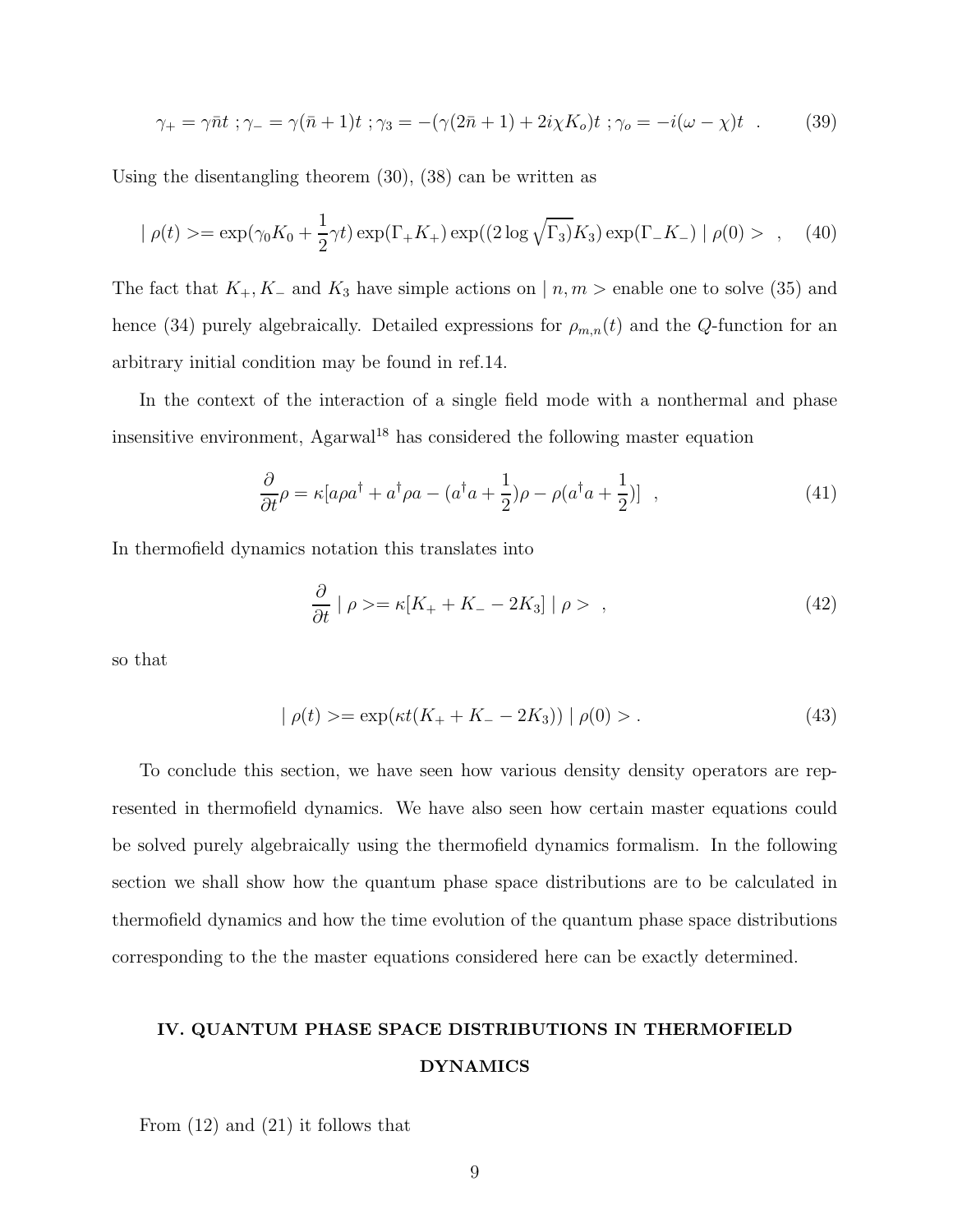$$
\Phi_{\rho}^{(a)}(\alpha, \alpha^*) = \frac{1}{\pi} < \alpha, \alpha^*; a \mid \rho > , \tag{44}
$$

where

$$
|\alpha, \alpha^*; a \rangle = \exp[-a[K_+ + K_- - 2K_z]] | \alpha, \alpha^* \rangle, \tag{45}
$$

$$
=\frac{1}{1-a}D(\alpha)\tilde{D}(\alpha^*)\exp\left[-\frac{a}{1-a}K_+\right]|0,0> \qquad (46)
$$

The quantum phase space distributions can thus be written as overlaps between the state  $| \rho >$  and "thermal" coherent states. We now consider some examples to illustrate the usefulness of this formula for computation of quantum phase space distributions for some standard density operators.

### [1] Coherent states

Consider the density operator  $\rho = \mid \alpha_0 > < \alpha_0 \mid$  for a coherent state. The corresponding state  $| \rho >$  is  $| \alpha_0, \alpha_0^* >$ . Substituting this in (44) we obtain

$$
\Phi_{\rho}^{(a)}(\alpha, \alpha^{*}) = \frac{1}{(1-a)\pi} < 0, 0 \mid \exp\left[-\frac{a}{1-a}K_{-}\right]D(-\alpha)\tilde{D}(-\alpha^{*}) \mid \alpha_{0}, \alpha_{0}^{*} > ,
$$
  
\n
$$
= \frac{1}{(1-a)\pi} < 0, 0 \mid \exp\left[-\frac{a}{1-a}K_{-}\right] \mid \alpha_{0} - \alpha, \alpha_{0}^{*} - \alpha^{*} >
$$
  
\n
$$
= \frac{1}{(1-a)\pi} \exp\left[-\frac{a}{1-a} \mid \alpha - \alpha_{0} \mid^{2}\right] < 0, 0 \mid \alpha_{0} - \alpha, \alpha_{0}^{*} - \alpha^{*} > ,
$$
  
\n
$$
= \frac{1}{(1-a)\pi} \exp\left[-\frac{1}{1-a} \mid \alpha - \alpha_{0} \mid^{2}\right].
$$
 (47)

In the limit  $a \to 1$  one obtains the familiar expression for the P-function for the coherent state

$$
\Phi_{\rho}^{(1)}(\alpha, \alpha^*) = \frac{1}{\pi} < \alpha, \alpha^*; 1 \mid \rho > = \delta^2(\alpha - \alpha_0) . \tag{48}
$$

Now, since

$$
\langle \alpha, \alpha^*; a \mid \alpha_0, \alpha_0^*; b \rangle = \langle \alpha, \alpha^*; a+b \mid \alpha_0, \alpha_0^* \rangle \quad , \tag{49}
$$

it follows that

$$
\langle \alpha, \alpha^*; a \mid \alpha_0, \alpha_0^*; b \rangle = \frac{\frac{1}{(1 - (a+b))} \exp \left[ -\frac{1}{1 - (a+b)} \mid \alpha - \alpha_0 \mid^2 \right] \quad \text{if} \quad a+b \le 1}{\pi \delta^2 (\alpha - \alpha_0)} \qquad \text{if} \quad a+b = 1 \tag{50}
$$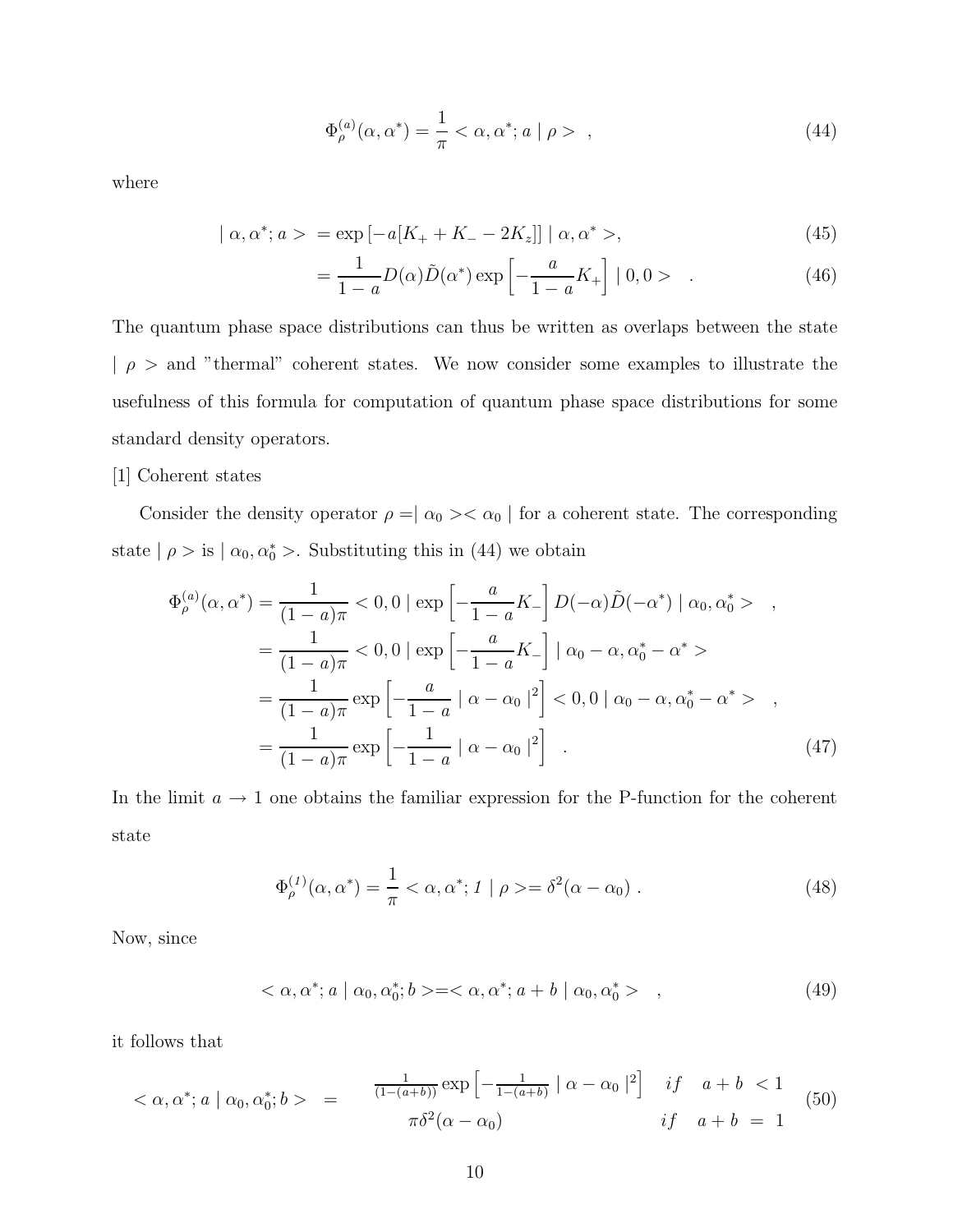This relation will be used later.

[2] Squeezed thermal coherent state<sup>19</sup>

The density operator for a squeezed thermal coherent state is

$$
\rho = (1 - e^{-\beta})D(\alpha_0)S(z) \exp(-\beta a^{\dagger} a)S^{\dagger}(z)D^{\dagger}(\alpha_0) . \qquad (51)
$$

The corresponding  $|\rho >$  is given by

$$
| \rho \rangle = (1 - f)D(\alpha_0)\tilde{D}(\alpha_0^*)S(z)\tilde{S}(z^*) \exp[fK_+] | 0, 0 > ; f = e^{-\beta} . \tag{52}
$$

Substituting this in (44) we obtain

$$
\Phi_{\rho}^{(a)}(\alpha, \alpha^*) = \frac{(1-f)(1-\lambda)}{\pi} < 0, 0 \mid e^{\lambda K^-} D^{\dagger}(\alpha) \tilde{D}^{\dagger}(\alpha^*) D(\alpha_0) \tilde{D}(\alpha_0^*) S(z) \tilde{S}(z^*) e^{fK_+} \mid 0, 0 > . \tag{53}
$$

By inserting the resolution of the identity in terms of two mode coherent state after  $\exp(\lambda K_+)$ and before  $\exp(fK_+)$ , writing out the action of these operators on the coherent states, and carrying out two of the four integrals that occur we obtain

$$
\Phi_{\rho}^{(a)}(\alpha, \alpha^*) = \frac{(1-f)(1-\lambda)}{\pi} \int \frac{d^2 \gamma}{\pi} \int \frac{d^2 \delta}{\pi} e^{-\frac{1}{2}(1-\lambda^2)|\gamma|^2 + \frac{1}{2}(1-\lambda)(\gamma \alpha^* - \gamma^* \alpha) - \frac{1}{2}(1-f^2)|\delta|^2} \n< \gamma + \alpha - \alpha_0, \lambda \gamma^* + \alpha^* - \alpha_0^* \mid S(z)\tilde{S}(z*) \mid \delta, f\delta^* > . \tag{54}
$$

Finally, on using the known expression for the matrix element of the squeezing operator  $S(z)$  between coherent states and carrying out the gaussian integrals, we obtain

$$
\Phi_{\rho}^{(a)}(\alpha, \alpha^*) = \frac{(1-f)(1-\lambda)sechr}{\pi\sqrt{[(1-\lambda f)^2 - (\lambda - f)^2 \tanh^2 r]}} exp[-\frac{(1-f)(1-\lambda)}{[(1-\lambda f)^2 - (\lambda - f)^2 \tanh^2 r]} X],
$$
(55)

where  $\lambda = -a/(1-a) z = re^{i\theta}$  and

$$
X = [(1 - \lambda f) - (\lambda - f) \tanh^{2} r] \mid \alpha - \alpha_{0} \mid^{2}
$$
  
 
$$
-\frac{1}{2} (1 + f) (1 - \lambda) \tanh r [(\alpha - \alpha_{0})^{2} e^{-i\theta} + (\alpha^{*} - \alpha_{0}^{*})^{2} e^{i\theta}].
$$
 (56)

In the limit of no squeezing, one recovers the familiar expressions for the quantum phase space distributions for a thermal coherent state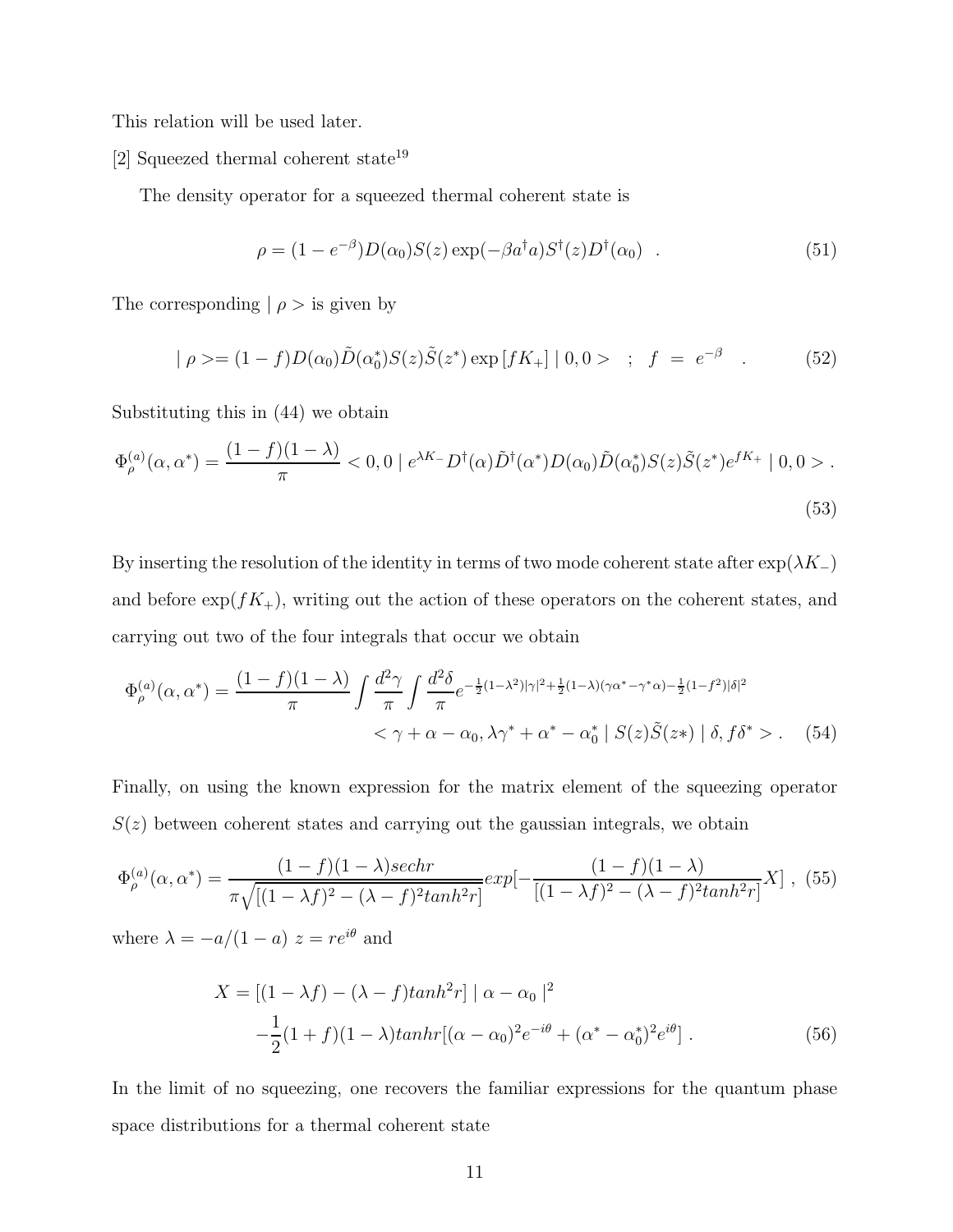$$
\Phi_{\rho}^{(a)}(\alpha, \alpha^*) = \frac{(1-f)}{(1-a(1-f))\pi} \exp\left[\frac{(1-f)}{1-a(1-f)}|\alpha - \alpha_0|^2\right].
$$
\n(57)

With this preparation, we are in a position to translate all the relations in sec. II into the language of thermofield dynamics

An arbitrary state  $| \rho >$  can be in terms of  $| \alpha, \alpha^*$ ;  $a >$  as follows

$$
|\rho\rangle = \int d^2\beta \Phi_{\rho}^{(a)}(\beta, \beta^*) |\beta, \beta^*; 1 - a\rangle . \tag{58}
$$

This relation is the analogue of (6). The quantum phase space distribution thus acquire a new meaning as coefficients of expansion when  $| \rho >$  is expressed in terms of the "thermal" coherent states  $\mid \alpha, \alpha^*$ ;  $1 - a >$ .

Taking the overlap of  $| \rho >$  as given in (58) with  $| \alpha, \alpha^*; a - b >$  and using (49) and (50) one obtains the relation (2) between quantum phase space distributions.

The relation (8) between the quantum phase space distributions comes about in the following way. The coherent state  $\alpha, \alpha^*$  > has the following structure

$$
| \alpha, \alpha^* \rangle = \exp(\alpha(a^\dagger - \tilde{a}) - \alpha^*(a - \tilde{a}^\dagger)) | 0, 0 \rangle . \tag{59}
$$

The operators  $(a^{\dagger} - \tilde{a})$  and  $(a - \tilde{a}^{\dagger})$  commute with each other. Now, from (59) it follows that

$$
(a^{\dagger} - \tilde{a}) \mid \alpha, \alpha^* \rangle = \frac{\partial}{\partial \alpha} \mid \alpha, \alpha^* \rangle \quad ; \quad (a - \tilde{a}^{\dagger}) \mid \alpha, \alpha^* \rangle = \frac{\partial}{\partial \alpha^*} \mid \alpha, \alpha^* \rangle \quad , \tag{60}
$$

and hence

$$
[K_{+} + K_{-} - 2K_{3}] \mid \alpha, \alpha^{*} \rangle = - (a^{\dagger} - \tilde{a})(a - \tilde{a}^{\dagger})) \mid \alpha, \alpha^{*} \rangle = -\frac{\partial^{2}}{\partial \alpha \partial \alpha^{*}} \mid \alpha, \alpha^{*} \rangle. \tag{61}
$$

The relation (8) therefore is a simple consequence of (44) and of the realization of  $K_{+}$  +  $K_ - - 2K_3$  as a differential operator while acting on  $| \alpha, \alpha^* >$ .

Finally, the representation (58) also leads to the relation

$$
Tr(A\rho) = \pi \int d^2\beta \Phi_{\rho}^{(a)}(\beta, \beta^*) \Phi_A^{(1-a)}(\beta, \beta^*).
$$
 (62)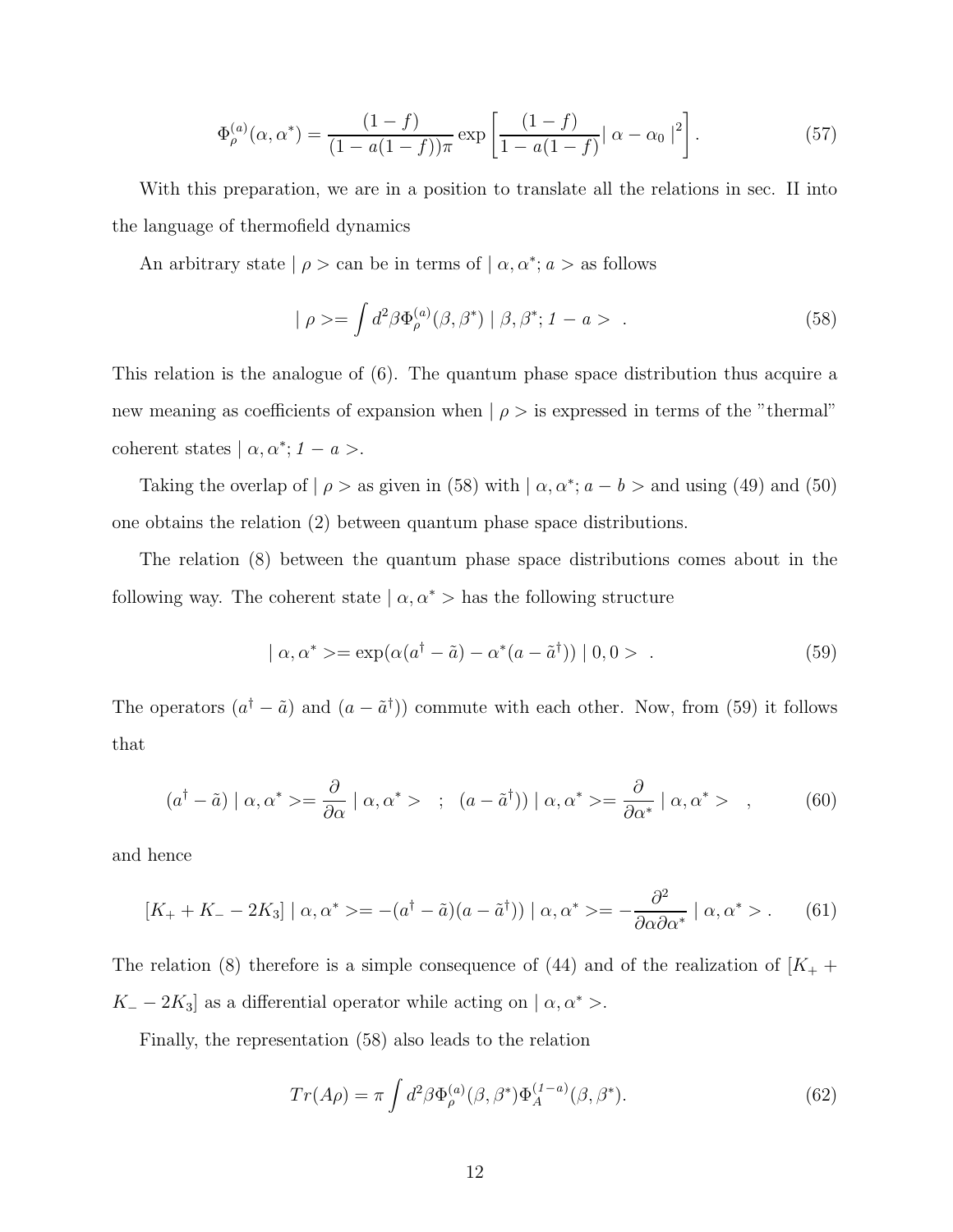### V. TIME EVOLUTION OF QUANTUM PHASE SPACE DISTRIBUTIONS:

In sec. III we discussed some standard master equations and showed how they could be transcribed as Schrödinger like equations. In the cases considered we showed that the solution of the Schrödinger like equations thus obtained can be written as  $(38)$  with appropriate identification of the coefficients that occur there. In this section we wish to examine how transcription enables us to obtain a complete picture of the corresponding phase space distributions subject to given initial conditions. Two initial conditions are considered [1] Evolution from an initial coherent state  $| \rho(0) \rangle = | \alpha_0, \alpha_0^* \rangle$ 

For this initial condition, it follows from (38), (44) and (45) that

$$
\Phi_{\rho(t)}^{(a)}(\alpha, \alpha^*)
$$
\n
$$
= \frac{1}{\pi} \langle \alpha, \alpha^*; a \mid e^{(\gamma_0 K_0 + \frac{1}{2}\gamma t)} e^{(\Gamma_+ K_+)} e^{((2 \log \sqrt{\Gamma_3})K_3)} e^{(\Gamma_- K_-)} \mid \alpha_0, \alpha_0^* \rangle
$$
\n
$$
= \frac{1}{\pi} e^{\frac{1}{2}\gamma t} \langle \alpha, \alpha^* \mid e^{(-a(K_+ + K_- - 2K_3)} e^{(\Gamma_+ K_+)} e^{((2 \log \sqrt{\Gamma_3})K_3)} e^{(\Gamma_- K_-)} \alpha_0 e^{-i\omega t}, \alpha_0^* e^{i\omega t} \rangle
$$
\n
$$
= \frac{1}{\pi} e^{\frac{1}{2}\gamma t} \langle \alpha, \alpha^* \mid e^{(\lambda K_+)} e^{((2 \log(1-\lambda)K_3)} e^{(\lambda K_-)} e^{(\Gamma_+ K_+)} e^{((2 \log \sqrt{\Gamma_3})K_3)} e^{(\Gamma_- K_-)} \mid \alpha_0 e^{-i\omega t}, \alpha_0^* e^{i\omega t} \rangle,
$$
\n(63)

where  $\lambda = -a/(1 - a)$ . Here in the last step we have used the disentangling theorem (30). Repeated use of the commutation relations and the disentangling theorem enable us to bring the rhs of (63) into the following standard form

$$
\Phi_{\rho(t)}^{(a)}(\alpha, \alpha^*) = \frac{1}{\pi} < \alpha, \alpha^* \mid e^{(\Gamma_+' K_+)} e^{((2 \log \sqrt{\Gamma_3'}) K_3)} e^{(\Gamma_-' K_-)} \mid \alpha_0 e^{-i\omega t}, \alpha_0^* e^{i\omega t} > , \tag{64}
$$

where

$$
\Gamma'_{+} = 1 - \frac{[(1 - \lambda)(1 - \Gamma_{+})]}{[1 - \lambda \Gamma_{-}]},
$$
\n
$$
\Gamma'_{-} = 1 - \frac{[(1 - \Gamma_{-})(1 - \lambda \Gamma_{+}) - \lambda \Gamma_{3}]}{[1 - \lambda \Gamma_{+}]},
$$
\n
$$
\sqrt{\Gamma'_{3}} = \frac{[(1 - \lambda)\sqrt{\Gamma_{3}}]}{[1 - \lambda \Gamma_{+}]}. \tag{65}
$$

In this form the rhs of (64) can easily be evaluated. In the case of the nonlinear oscillator  $\Gamma_{\pm}$  and  $\Gamma_{3}$  are functions of  $K_{0}$  and (64) can be written as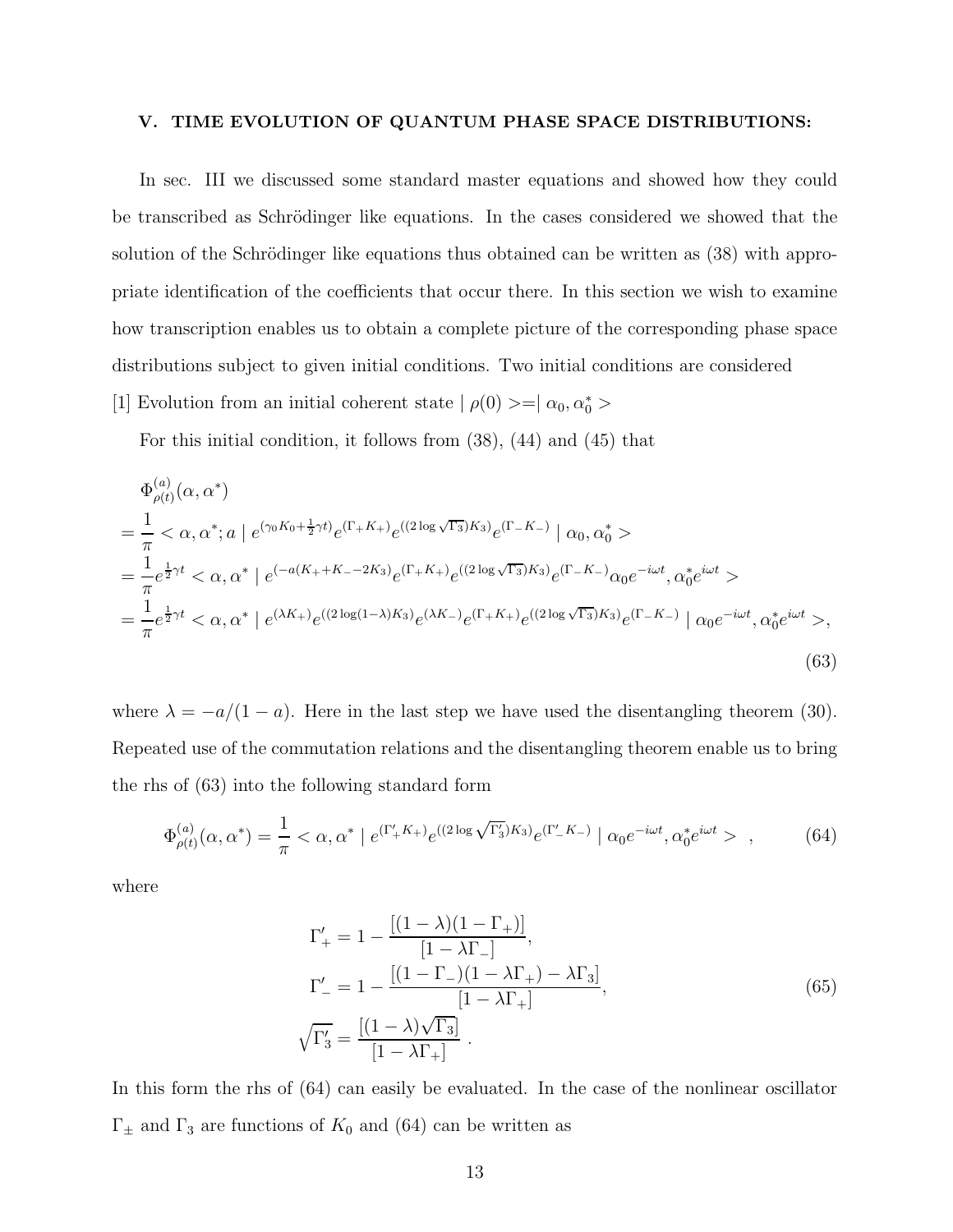$$
\Phi_{\rho(t)}^{(a)}(\alpha, \alpha^*) = \frac{1}{\pi} \sum_{m,n} \frac{1}{m!n!} (\alpha^* \alpha_0 e^{-i\omega t})^m (\alpha \alpha_0^* e^{i\omega t})^n (\sqrt{\Gamma_3})^{m+n+1} e^{(\Gamma_+'-1)|\alpha|^2} e^{(\Gamma_-'-1)|\alpha_0|^2} . \tag{66}
$$

where it is understood that the  $K_o$  in the expressions for  $\Gamma_{\pm}$  and  $\Gamma_3$  is replaced by  $(m - n)$ .

When  $\chi = 0$ ), i.e. in the case of a linear oscillator,  $\Gamma_{\pm}$  and  $\Gamma_{3}$  are constants and (66) simplifies to

$$
\Phi_{\rho(t)}^{(a)}(\alpha, \alpha^*) = \frac{\sqrt{\Gamma_3'}}{\pi} e^{\frac{1}{2}\gamma t} e^{(\Gamma_+'-1)|\alpha|^2} e^{(\Gamma_-'-1)|\alpha_0|^2} e^{\sqrt{\Gamma_3'}(\alpha^* \alpha_0 e^{-i\omega t} + \alpha \alpha_0^* e^{i\omega t})}.
$$
\n(67)

[2] Evolution from a given initial quantum phase space distribution

An arbitrary initial state can be expanded as

$$
|\rho(0)\rangle = \int d^2\alpha_0 \Phi_{\rho(0)}^{(a)}(\alpha_0, \alpha_0^*) | \alpha_0, \alpha_0^*; 1 - a \rangle .
$$
 (68)

For the time evolution of the quantum phase space distributions one therefore obtains

$$
\Phi_{\rho(t)}^{(a)}(\alpha, \alpha^*) = \int d^2 \alpha_0 K^{(a)}(\alpha, \alpha^*, t \ ; \ \alpha_0, \alpha_0^*, 0) \Phi_{\rho(0)}^{(a)}(\alpha_0, \alpha_0^*) \ , \tag{69}
$$

where

$$
K^{(a)}(\alpha, \alpha^*, t \; ; \; \alpha_0, \alpha_0^*, 0) = \frac{1}{\pi} < \alpha, \alpha^*; a \mid e^{(\gamma_0 K_0 + \frac{1}{2}\gamma t)} e^{(\gamma_+ K_+ + \gamma_3 K_3 + \gamma_- K_-)} \mid \alpha_0, \alpha_0^*; (1 - a) > . \tag{70}
$$

Using the same manipulations as above one finds that

$$
K^{(a)}(\alpha, \alpha^*, t \; ; \; \alpha_0, \alpha_0^*, 0) = \frac{e^{\frac{\gamma t}{2}}}{\pi} < \alpha, \alpha^* \mid e^{(\Gamma_+^{\prime\prime} K_+)} e^{((2 \log \sqrt{\Gamma_3^{\prime\prime}}) K_3)} e^{(\Gamma_-^{\prime\prime} K_-)} \mid \alpha_0 e^{-i\omega t}, \alpha_0^* e^{i\omega t} >,\tag{71}
$$

where

$$
\Gamma''_{+} = 1 - (1 - \lambda) \frac{[(1 - \Gamma_{+})(\lambda - \Gamma_{-}) - \Gamma_{3}]}{[(\lambda - \Gamma_{-})(1 - \lambda\Gamma_{+}) - \lambda\Gamma_{3}]},
$$
  
\n
$$
\Gamma''_{-} = 1 + (1 - \lambda) \frac{[(1 - \Gamma_{-})(1 - \lambda\Gamma_{+}) - \lambda\Gamma_{3}]}{[(\lambda - \Gamma_{-})(1 - \lambda\Gamma_{+}) - \lambda\Gamma_{3}]},
$$
  
\n
$$
\sqrt{\Gamma''_{3}} = -\frac{(1 - \lambda)^{2}\sqrt{\Gamma_{3}}}{[(\lambda - \Gamma_{-})(1 - \lambda\Gamma_{+}) - \lambda\Gamma_{3}]}.
$$
\n(72)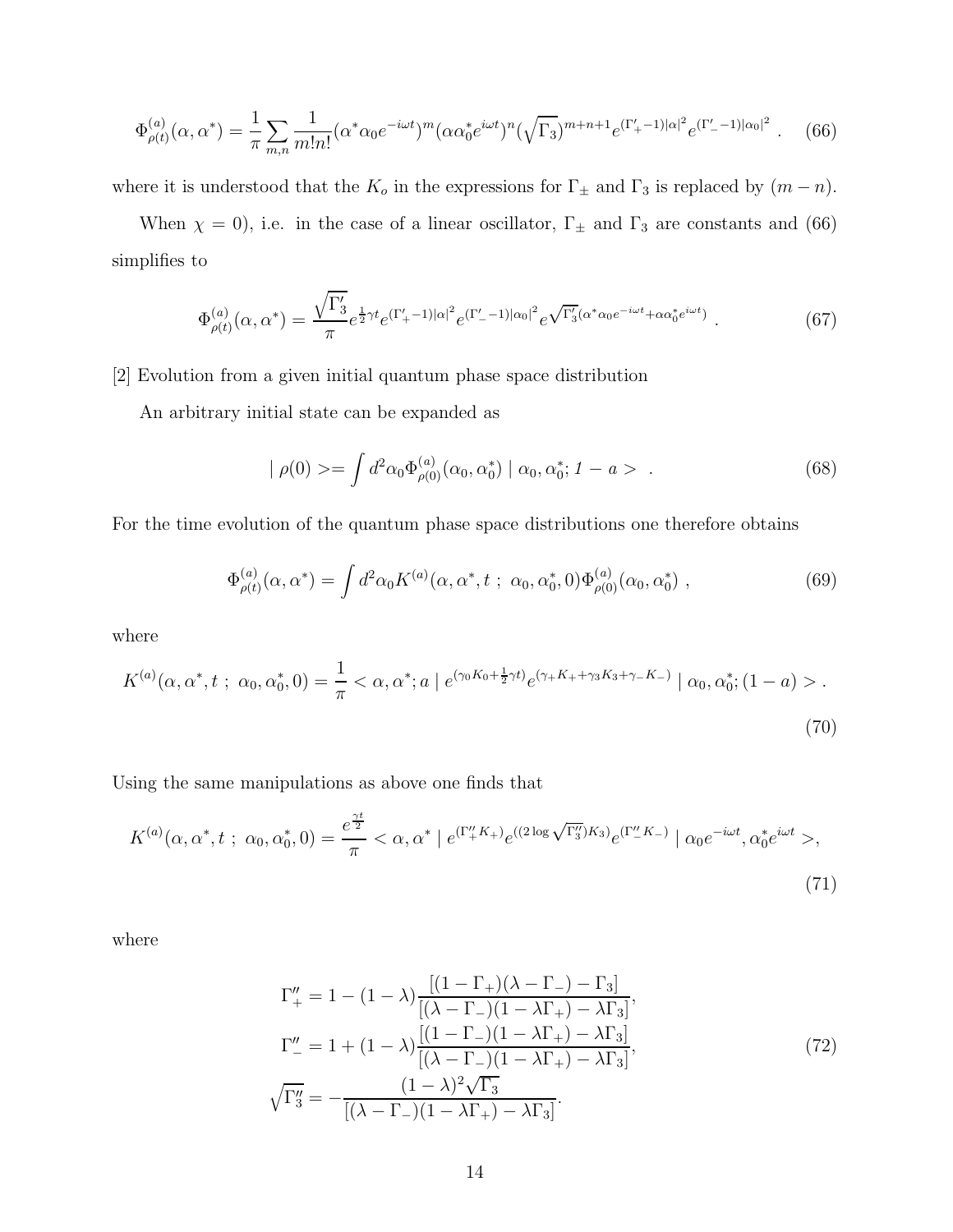The rhs of (71) can be cast into the form (67) for the case the linear oscillator and in the form (66) in the case of the nonlinear oscillator.

Finally, for the master equation (41), owing to its structure, one has the following interesting result

$$
\Phi_{\rho(t)}^{(a)}(\alpha, \alpha^*) = \Phi_{\rho(0)}^{(a-\kappa t)}(\alpha, \alpha^*) ,
$$
\n(73)

which says that  $\Phi_{\rho(t)}^{(a)}(\alpha, \alpha^*)$  sweeps through the entire family of the quantum phase space distributions  $\Phi_{\rho(t)}^{(a)}(\alpha, \alpha^*)$ ;  $b \leq a$  associated with the initial density operator

### VI. CONCLUSION

The observation that the family of quantum phase space distributions considered by Agarwal and Wolf have the structure as in (12) and the recognition that this form, in thermofield dynamics, translates into an overlap as in (44) constitute the key results of this work. These results, in turn, enable us not only to understand various relations between quantum phase space distribution in an aesthetically statifying manner, but also prove to be extremely useful for computational purposes. The latter aspect of the formalism developed here is demonstrated by using it to obtain a full time dependent solution for a family of quantum phase space distributions for the master equation describing a nonlinear dissipative oscillator. We hope that the results presented here will be useful in the context of wave packet dynamics in nonlinear systems in the presence of dissipation, a subject, which has attracted considerable attention in recent years.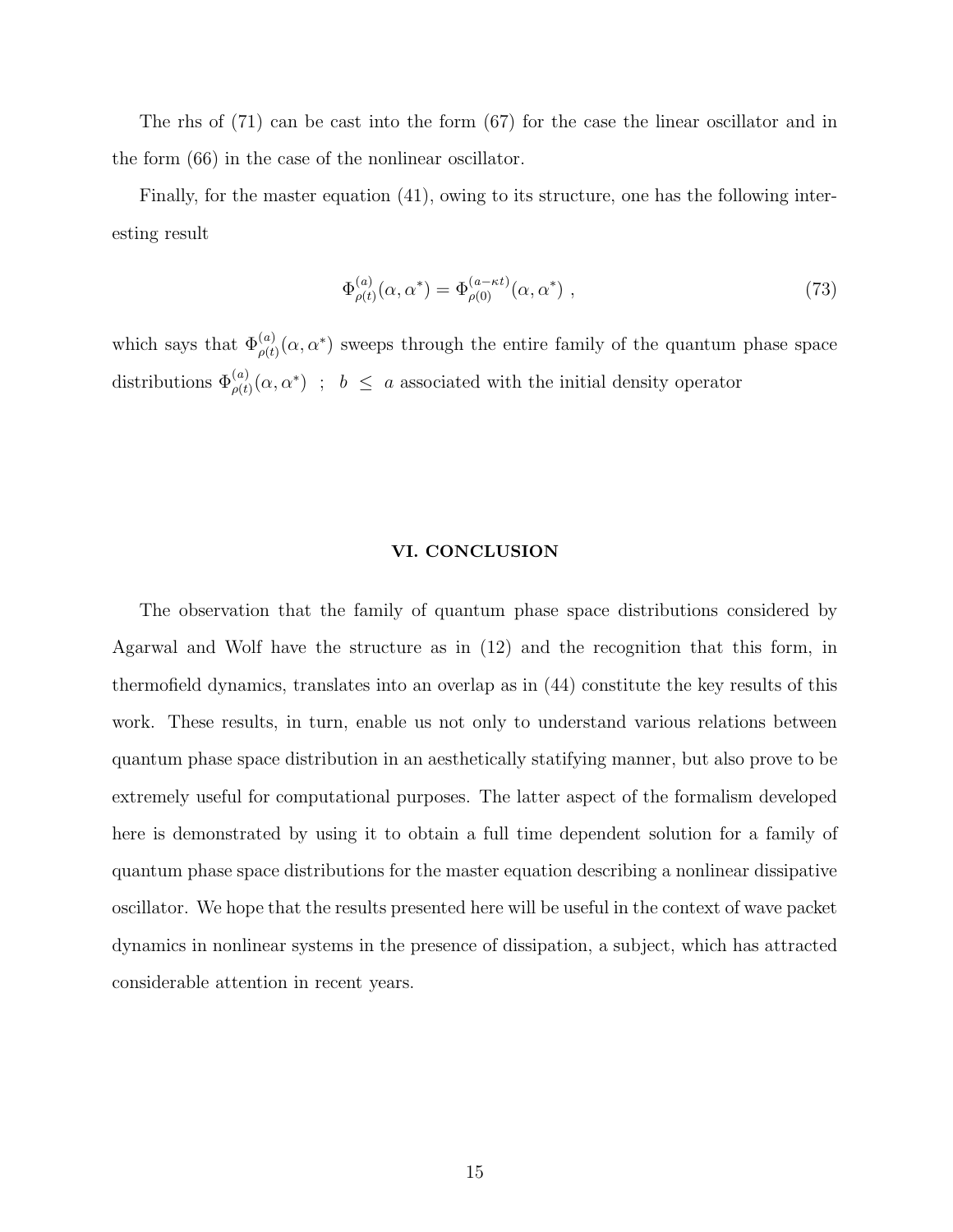## REFERENCES

- [1] E. P . Wigner, Phys. Rev. 40, 749 (1932) ; M. Hillery R. F. O'Conell, M. O. Scully and E. P. Wigner, Phys. Rep. 106, 121 (1984).
- [2] Y. Kano, J. Phys. Soc. Japan 19, 1555 (1964) ; C. L. Mehta and E. C. G. Sudarshan, Phys. Rev. 138, 274 (1965).
- [3] R. J. Glauber, Phys. Rev. Lett. 10, 84 (1963) ; E. C. G. Sudarshan, Phys. Rev. Lett. 10, 277 (1963).
- [4] K. E. Cahill and R. J. Glauber, Phys. Rev. 177, 1857, 1882 (1969).
- [5] G. S. Agarwal and E. Wolf, Phys. Rev. D2, 2161,2187, 2206 (1970).
- [6] G. S. Agarwal in Prog. in Optics, XI, ed E. Wolf, (North Holland, Amsterdam, 1973).
- [7] K. Vogel and H. Risken, Phys. Rev. A40, 2847 (1989) ; U. Leonhardt and H. Paul, Prog. Quantum Electron. 19, 89 (1995) ; K. Banaszek and K. Wodkiewicz, Phys. Rev. Lett. A76, 4344 (1996) ; A. Royer, Phys. Rev. Lett. 55, 2745 (1985) ; S. Wallentowitz and W.Vogel, Phys.Rev. A53, 4528 (1996) ; D. G. Welsch and W. Vogel, J. Mod. Opt. 41, 1607 (1994) ; L. G. Lutterbach and L. Davidovich, Phys. Rev. Lett.78, 2547 (1997).
- [8] D. T. Smithey, M. Beck, M. G. Raymer, and A. Faridiani, Phys. Rev. Lett.70, 1244 (1993) ; S. Schiller, G. Breitenbach, S. F. Pereira, T. Müller amd J. Mlyanek, Phys. Rev. Lett. 77, 2933 (1996) ; G. Breitenbach, S. Schiller, and J. Mlynek, Nature (London) 387, 471 (1997) ; D. Leibfried, D. M. Meekhof, B. E. King, C. Monroe, W. M. Itano and D. J. Wineland, Phys.Rev.Lett. 77, 4281 (1996).
- [9] U. Leonhardt, H. Paul and G. M. D'Ariano, Phys. Rev. A52 4899 (1955) ; M. G. Raymer, D. F. McAlister and U. Leonhardt, ibid. 54, 2397 (1966) ; T. J. Dunn, I. A. Walmsley, and S. Mukamel, Phys. Rev. Lett. 74, 884 (1995) ; U. Leonhardt and M. G. Raymer, ibid. 76, 1985 (1996).